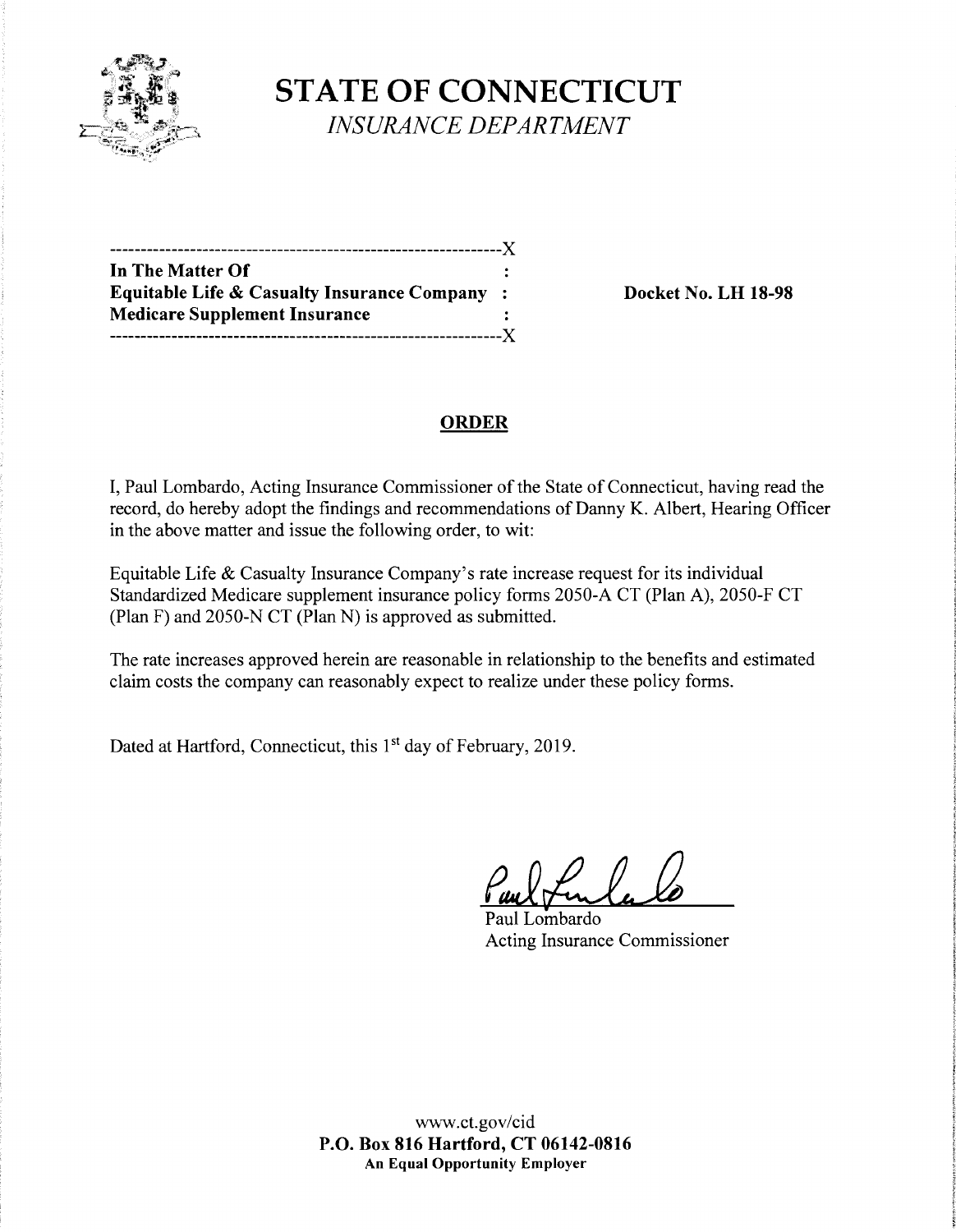

**STATE OF CONNECTICUT**  *INSURANCE DEPARTMENT* 

| In The Matter Of                             | ÷ |
|----------------------------------------------|---|
| Equitable Life & Casualty Insurance Company: |   |
| <b>Medicare Supplement Insurance</b>         |   |
| ------------Y                                |   |

**Equitable Life** & **Casualty Insurance Company** : **Docket No. LH 18-98** 

### **PROPOSED FINAL DECISION**

#### I. **INTRODUCTION**

The Insurance Commissioner of the State of Connecticut is empowered to review rates charged for individual and group Medicare supplement policies sold to any resident of this State who is eligible for Medicare. The source for this regulatory authority is contained in Chapter 700c and Section 38a-495a of the Connecticut General Statutes.

After due notice, a hearing was held at the Insurance Department in Hartford, CT on Thursday, January 24, 2019, to consider whether or not the rate increases requested by Equitable Life & Casualty Insurance Company on its Medicare supplement insurance business should be approved.

No members from the general public attended the hearing.

No company representatives from Equitable Life & Casualty Insurance Company attended the hearing.

The hearing was conducted in accordance with the requirements of Section 38a-474, Connecticut General Statutes, the Uniform Administrative Procedures Act, Chapter 54 of Section 38a-8-1 et seq. of the Regulations of Connecticut State Agencies.

A Medicare supplement policy is a private health insurance policy sold on an individual or group basis, which provides benefits that are additional to the benefits provided by Medicare. For many years Medicare supplement policies have been highly regulated under both state and federal law to protect the interests of persons eligible for Medicare who depend on these policies to provide additional coverage for the costs of health care.

Effective December 1, 2005, Connecticut amended its program of standardized Medicare supplement policies in accordance with Section 38a-496a of the Connecticut General Statutes, and Sections 38a-495a-1 through 38a-495a-21 of the Regulations of Connecticut Agencies. This program, which conforms to federal requirements, provides a "core" package of benefits known as Plan A. Insurers may also offer any one or more of eleven other plans (Plans B through N).

Effective January 1, 2006, in accordance with Section 38a-495c of the Connecticut General Statutes (as amended by Public Act 05-20) premiums for all Medicare supplement policies in the state must use community rating. Rates for Plans A through N must be computed without regard to age, gender, previous claims history or the medical condition of any person covered by a Medicare supplement policy or certificate.

> www.ct.gov/cid **P.O. Box 816 Hartford, CT 06142-0816 An Equal Opportunity Employer**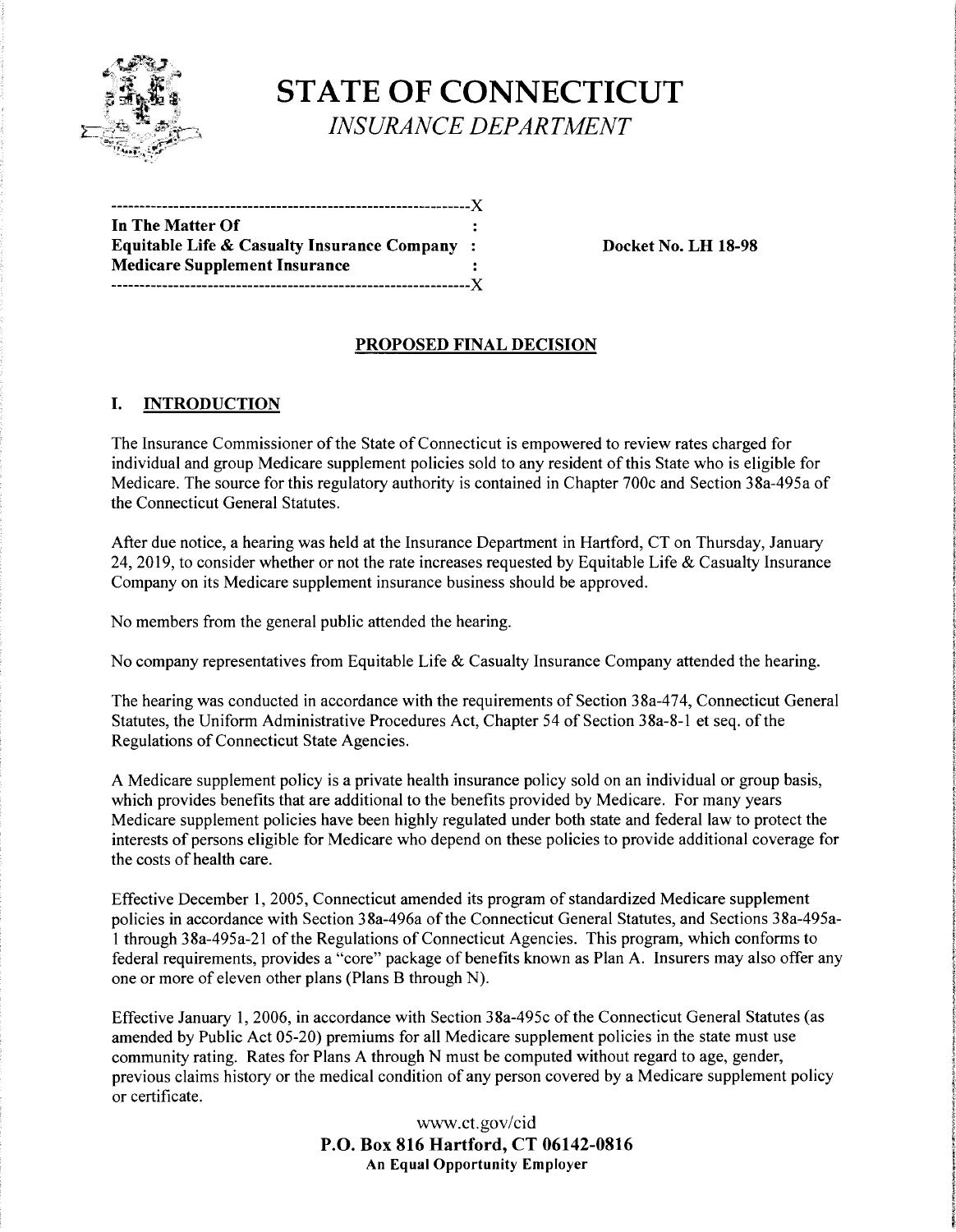The statute provides that coverage under Plans A through N may not be denied on the basis of age, gender, previous claims history or the medical condition of any covered person. Insurers may exclude benefits for losses incurred within six months from the effective date of coverage based on a pre-existing condition.

Effective October 1, 1998, carriers that offer Plan B or Plan C must make these plans as well as Plan A, available to all persons eligible for Medicare by reason of disability.

Insurers must also make the necessary arrangements to receive notice of all claims paid by Medicare for their insureds so that supplement benefits can be computed and paid without requiring insureds to file claim forms for such benefits. This process of direct notice and automatic claims payment is commonly referred to as "piggybacking" or "crossover".

Sections 38a-495 and 38a-522 of the Connecticut General Statutes, and Section 38a-495a-10 of the Regulations of Connecticut Agencies, state that individual and group Medicare supplement policies must have anticipated loss ratios of 65% and 75%, respectively. Under Sections 38a-495-7 and 38a-495a-10 of the Regulations of Connecticut Agencies, filings for rate increases must demonstrate that actual and expected losses in relation to premiums meet these standards, and anticipated loss ratios for the entire future period for which the requested premiums are calculated to provide coverage must be expected to equal or exceed the appropriate loss ratio standard.

Section 38a-473 of the Connecticut General Statutes provides that no insurer may incorporate in its rates for Medicare supplement policies factors for expenses that exceed 150% of the average expense ratio for that insurer's entire written premium for all lines of health insurance for the previous calendar year.

# **II. FINDING OF FACT**

After reviewing the exhibits entered into the record of this proceeding, and utilizing the experience, technical competence and specialized knowledge of the Insurance Department, the undersigned makes the following findings of fact:

- **1.** Equitable Life & Casualty Insurance Company has requested a 14.0% rate increase for its individual standardized Medicare supplement policy form 2050 for Plan A, a 12.0% increase for Plan F and a 14.0% increase for Plan N.
- 2. There are two policies in-force in Connecticut and 44,867 nationwide as of 9/30/18.
- 3. The last rate increase approved, for Plan A was 12.0%, for Plan F was 14.0% and for Plan N was 12.0%, all in January of 2018.
- 4. Equitable Life certified that their expense factor is in compliance with section 38a-473, C.G.S.
- 5. Equitable Life has conformed to subsection (e) of section 38a-495c, C.G.S. regarding the automatic claim processing.
- 6. According to Equitable Life the proposed rates are designed to satisfy a loss ratio of 65%.